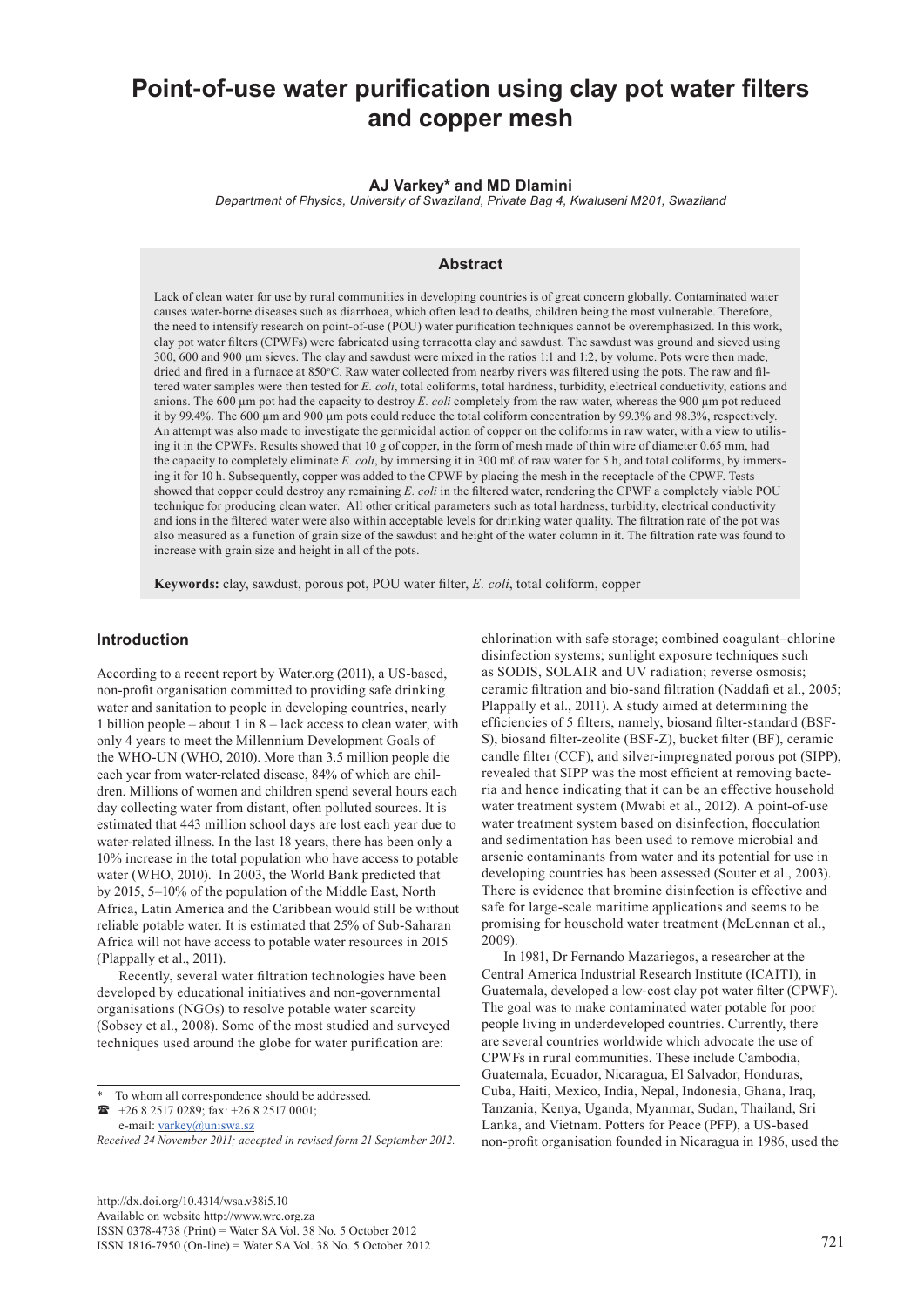Mazariegos design to start a ceramic water filter production unit in Nicaragua. Since then PFP has provided consultation and training in several other countries worldwide (Potters for Peace, 2006). Since 1994, the Family Foundation of the Americas (AFA) has been developing these water filters for the poor in Guatemala, El Salvador and Honduras. UNICEF, in collaboration with an NGO in Myanmar, established a Community Development Association with the aim of introducing a water purification technology for households. More than 3 000 ceramic water filters were supplied in the Phyu village and schools in Myanmar (Plappally et al., 2011). However, no such attempts appear to have been made in Southern Africa, even though the situation of clean water availability is no different from that of the countries mentioned above.

The CPWFs are manufactured by mixing local [terracotta](http://en.wikipedia.org/wiki/Terra-cotta)  clay with [sawdust](http://en.wikipedia.org/wiki/Sawdust) or other combustible materials, such as [rice](http://en.wikipedia.org/wiki/Rice) husks. The combustible ingredient is ground and sieved and then burnt out by firing at temperatures low enough to prevent verification of the ceramic but at the same time high enough to completely burn out the sawdust, which is incorporated in the pot. The firing is done in an electric furnace at 800–900°C. This results in a structure with pores small enough to prevent bacteria and other contaminants from passing through, but large enough to allow a reasonable flow rate of water. In principle, clay pots made in this way are able to filter all particles and microorganisms larger than the pore size.

One of the drawbacks of a CPWF is its inability to remove all pathogenic contaminants present in raw water. Many of the CPWFs reported in literature remove up to 98–99% of the disease-causing pathogens. It is therefore a common practice to incorporate an antibacterial agent such as colloidal silver into the structure of CPWFs as an additional measure to ensure further removal of these micro-organisms, and also to prevent the growth of moulds and algae in the body of the filter (Hwang et al., 2007). Since 1998, Potters for Peace has been assisting in the production of colloidal silver-enhanced ceramic water filters throughout the world. Test results have shown that they can eliminate approximately 99.88% of most water-borne disease agents (Potters for Peace, 2006).

For centuries, copper is also known to have germicidal properties close to that of silver (Santo et al., 2008; Wilks et al., 2005). A novel aspect of this project is the use of copper in place of colloidal silver for complete elimination of pathogens by incorporating it in the CPWFs. Test results show that these filters are capable of producing pathogen-free potable water for domestic use.

## **Experimental**

#### **Fabrication of porous clay pots**

Porous pots were made using terra-cotta clay and sawdust. The sawdust was ground and sieved using  $300 \mu m$ ,  $600 \mu m$ and 900 µm sieves. The clay and sawdust were mixed in the ratios 1:1 and 1:2 to make the pots, which were then dried for a week and fired in an electric furnace at 850°C. Firing time was 8 h and cooling time was 20 h. For initial tests, small pots of capacity 1  $\ell$  and thickness of approximately 1.0 cm were made. (Throughout this paper, the pots are labelled with grain size of the sawdust and clay/sawdust ratio. For example,  $300 \text{ µm}$  (1:2) refers to a pot made of clay and 300 µm grain size sawdust, in the ratio 1:2).



*Figure 1 Schematic diagram of a clay pot water filter (CPWF)*

#### **Testing of pots**

Raw water, collected from Lobamba and Mtilane Rivers in Swaziland, was filtered using the pots. Both the raw and filtered water were then tested for *E. coli*, total coliform, total hardness, turbidity, electrical conductivity, cations and anions. Filtration rates of the pots were measured as a function of the grain size as well as the height of the water column in the pots.

#### **Germicidal effect of copper**

A detailed study was carried out to determine the germicidal effect of copper in combating coliforms in raw water. This was done by counting the number of coliform colonies remaining: (i) after immersion of different masses of copper in a fixed volume (300 m $\ell$ ) of raw water, and (ii) by immersing the same amount (10 g) of copper for different time intervals. Coliform tests were carried out on both raw water and copper-treated water samples.

#### **Design and testing of the clay pot water filter (CPWF)**

Finally, for fabrication of clay pot water filter for point-of-use application,  $600 \mu m$  (1:1 and 1:2) and  $900 \mu m$  (1:1 and 1:2) pots were made. They had a capacity of  $2 \ell$  and a thickness of approximately 1.5 cm. The pots were suspended inside plastic receptacles with lid and tap, as shown in Fig. 1. Copper mesh made of thin copper wire of mass 2.5 g and diameter 0.65 mm was placed at the bottom of the receptacle. Raw water and filtered water, with and without copper mesh, were tested for *E. coli*, total coliform, total hardness, turbidity, electrical conductivity, cations and anions.

#### **Results and discussion**

Table 1 shows the effect of filtering raw water on *E. coli*, using 300 µm, 600 µm and 900 µm grain size pots. The 300 µm and 600 µm pots had the capacity to remove *E. coli* in the raw water completely. The *E. coli* level was as high as 9 600 CFU per 100 mℓ. However, the 900 µm pots could not reduce the *E. coli* level to zero, even though a decrease from 9 600 to 1 CFU/100 mℓ (~ 99.99%) was achieved. The 1 CFU/100 mℓ of *E. coli* that remained in the filtered water may presumably be due to the larger pore sizes of these pots, which allowed the bacteria to pass through.

The presence of *E. coli* indicates that the water could have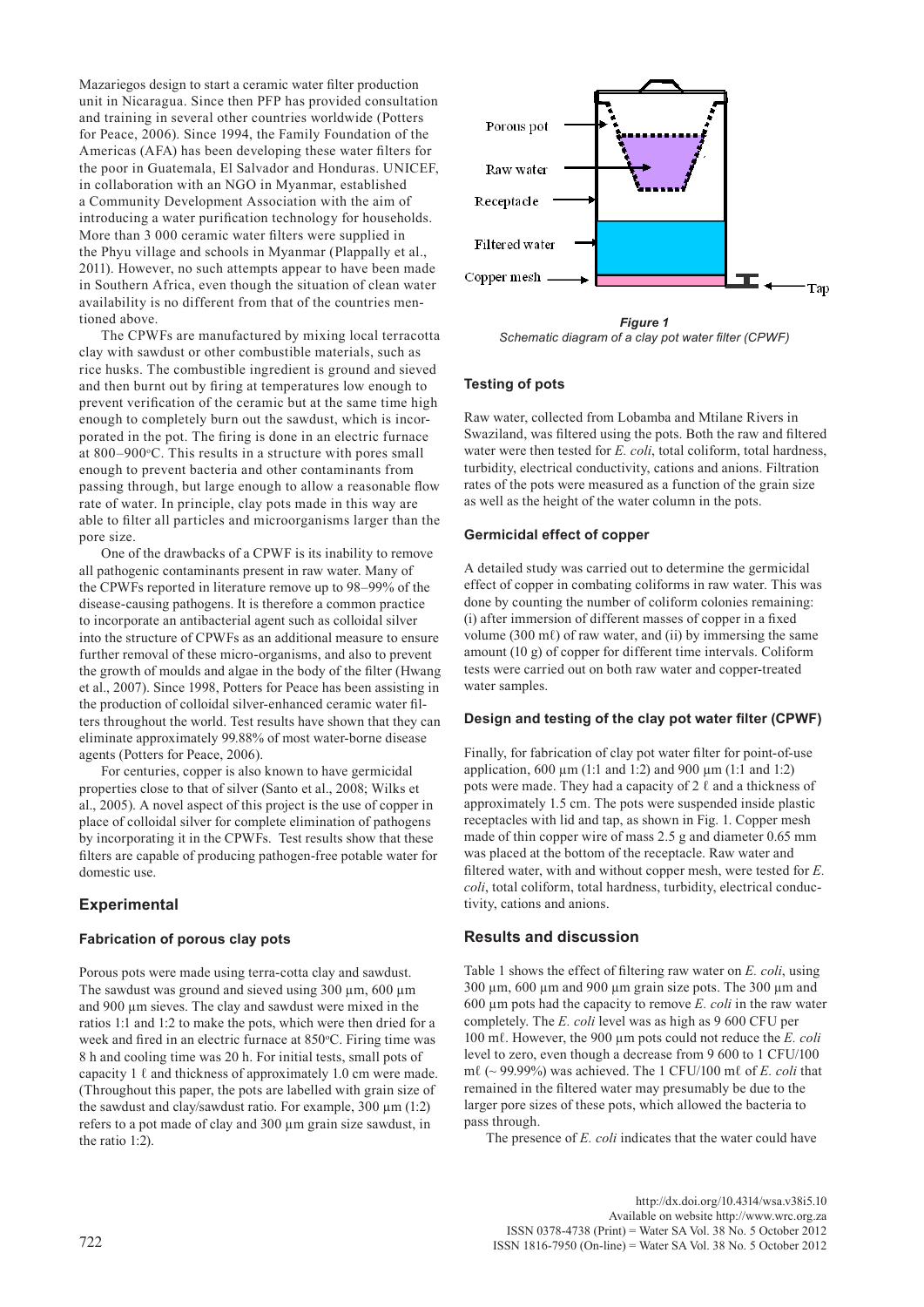| Table 1<br>Effect of filtering raw water on E. coli<br>bacteria, using clay pots |                         |  |  |
|----------------------------------------------------------------------------------|-------------------------|--|--|
| Water sample                                                                     | E. coli<br>(CFU/100 me) |  |  |
| Raw                                                                              | 9600                    |  |  |
| Filtered with $300 \mu m$ (1:1)                                                  |                         |  |  |
| Filtered with $300 \mu m$ (1:2)                                                  |                         |  |  |
| Filtered with $600 \mu m$ (1:1)                                                  |                         |  |  |
| Filtered with $600 \mu m$ (1:2)                                                  |                         |  |  |
| Filtered with 900 $\mu$ m (1:1)                                                  |                         |  |  |
| Filtered with 900 $\mu$ m (1:2)                                                  |                         |  |  |

| Table 2<br>Filtration rate versus the grain size of the pots |                                               |     |  |  |
|--------------------------------------------------------------|-----------------------------------------------|-----|--|--|
| Grain size (µm)                                              | Filtration rate (me/h)<br>Clay: sawdust ratio |     |  |  |
| 300                                                          | 1.2                                           | 50  |  |  |
| 600                                                          | 1.2                                           | 110 |  |  |
|                                                              | $1 \cdot 2$                                   | 140 |  |  |

been contaminated with animal or human waste and could cause waterborne diseases such as diarrhoea, which often lead to deaths, particularly among children. Because of the potential disease-causing characteristics of certain *E. coli*, removal of *E. coli* from raw water is a major step in all water purification systems. It is worth noting that the accepted level for potable water quality is zero CFU per 100 ml for coliforms.

Table 2 shows the effect of grain size on the filtration rate of the pots. The data show that the larger the grain size, the higher the filtration rate. Filtration rates of the 600 um and 900 µm pots were found to be about 2 to 3 times the filtration rate of the 300 um pot. This is expected because larger grain size presumably results in larger pore size and hence higher filtration rate. In comparison with the 300  $\mu$ m pot, the 600  $\mu$ m pot would be ideal for small-scale water filters because of its higher filtration rate. Even though the 900 µm pot had the highest filtration rate, it had the disadvantage of not being able to remove the *E. coli* completely.

Figure 2 shows the variation of filtration rate with the height of the water column in a typical pot. Being gravitydriven, filtration rate is expected to increase linearly with height. However, the rate was found to increase non-linearly with height, as shown. For example, an increase in the height of the water column by a factor of 5 (from 40 to 200 mm) led to an increase in the filtration rate by a factor of about 15 (from 70 to 1 100 m $\ell$ /h). This non-linearity can be explained by the fact that water filtration takes place not only through the base of the pots but also through its sides. From a practical point of view, it is therefore advisable to design pots that are as tall as possible in order to get the maximum filtrate.

Figure 3 shows the germicidal effect of copper, in 300 mℓ raw water, as a function of mass. As seen, the coliform colonies remaining in the water decreased with the mass of copper added.. For example, 1 g of copper reduced the total coliform level from an initial count of 2 413 to 1 046 CFU/100 mℓ  $\approx$  56.7%) in 10 h, while 9 g of copper had the capacity to reduce the level to 18 CFU/100 m $\ell$  ( $\sim$  99.3%) within the same time interval. A similar trend was seen for *E. coli*.

The germicidal effect of copper as a function of time is shown in Fig. 4. It is observed that the number of coliforms destroyed increases with time. For example, 10 g of copper can reduce the *E. coli* level from 186 to 4 CFU/100 m $\ell$  ( $\sim$  98 %) in 1 h and to zero (100%) in 5 h. Total coliform was reduced



**Remaining total coliforms and** *E. coli* **in 300 mℓ of raw water after 10 h of immersion of various amounts of copper**  *Filter rate versus water height of a typical CPWF*



**Effect of immersing 10 g of copper in 300 mℓ of raw water for**  *10 h of immersion of various amounts of copper Figure 3 Remaining total coliforms and E. coli in 300 mℓ raw water after* 



*Figure 4 Effect of immersing 10 g of copper in 300 mℓ of raw water for different time intervals up to 20 h*

to zero after a period of 10 h. A similar decrease in *E. coli*  concentration in river water isolates, using copper pots, has been reported (Shrestha et al., 2009). To the knowledge of the authors, no work has been found in literature on the use of copper in CPWFs for its germicidal action.

It is noted that in both cases (Fig. 3 and Fig. 4) the activity of copper is much stronger initially. This is because an essential condition for the inactivation of the bacteria is that they come into contact with the metal. Hence, the larger the number of coliforms present in the vicinity of the copper at a particular instant, the greater the chance that the coliforms will come into contact with it and be killed, since the coliforms move about randomly in the water.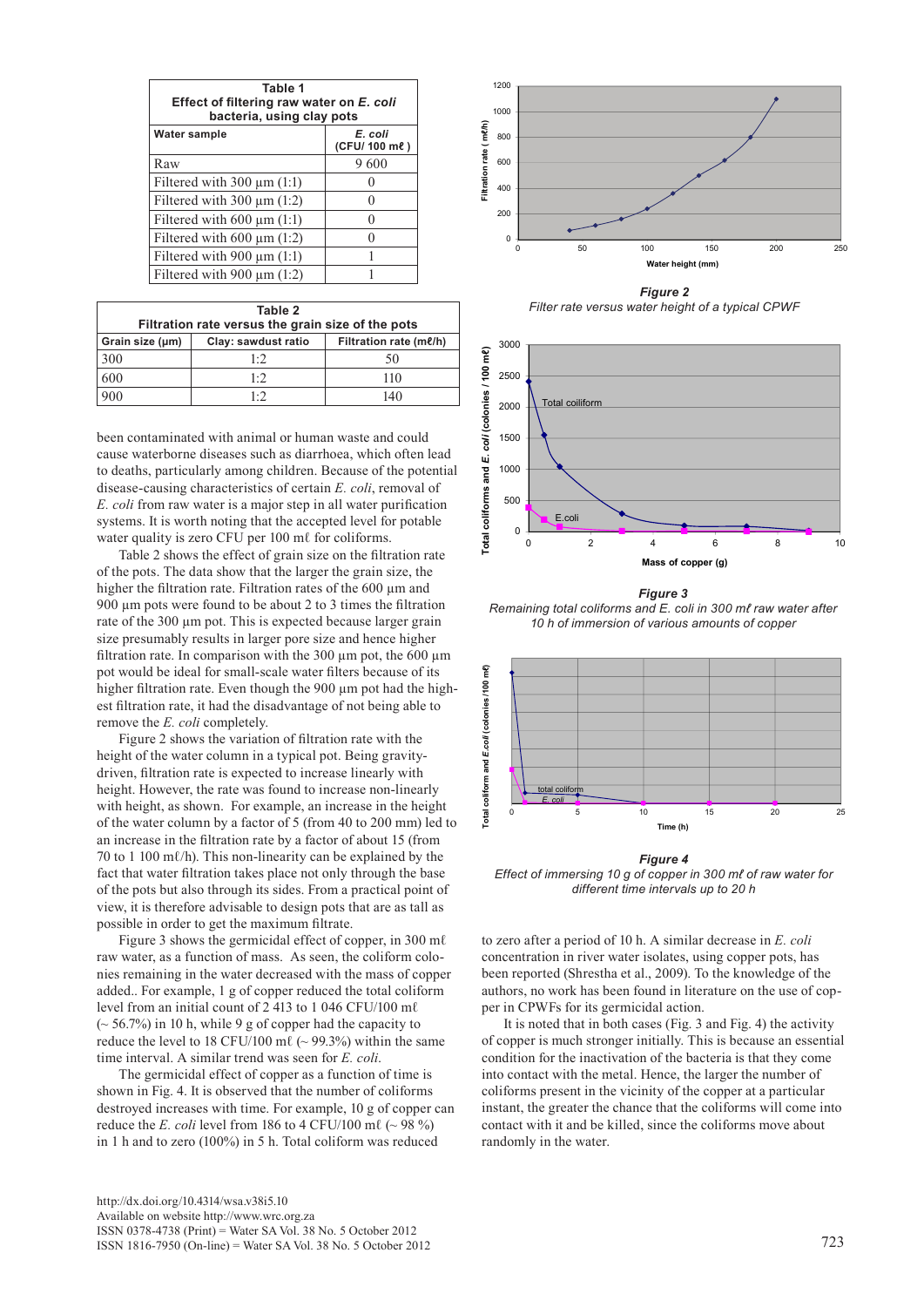| Table 3                                                                             |                       |  |  |  |
|-------------------------------------------------------------------------------------|-----------------------|--|--|--|
| Coliform count in raw water and water filtered                                      |                       |  |  |  |
| using 600 $\mu$ m, 1:2 and 900 $\mu$ m, 1:2 pot filters,<br>with and without copper |                       |  |  |  |
|                                                                                     |                       |  |  |  |
| Water sample                                                                        | Coliform (CFU/100 me) |  |  |  |
|                                                                                     | - - -                 |  |  |  |

|                                         | Total<br>coliform | E. coli |
|-----------------------------------------|-------------------|---------|
| Raw                                     | 5475              | 697     |
| Filtered, $600 \mu m$ (1:2)             | 38                |         |
| Filtered, $600 \mu m$ (1:2) with copper |                   |         |
| Filtered, $900 \mu m$ (1:2)             | 91                |         |
| Filtered, 900 $\mu$ m (1:2) with copper |                   |         |

| Table 4<br>Effect of filtering raw water with a 600 µm pot filter on<br>total hardness, turbidity and electrical conductivity |              |                       |              |
|-------------------------------------------------------------------------------------------------------------------------------|--------------|-----------------------|--------------|
| Parameter                                                                                                                     | Water sample | <b>Standard</b>       |              |
|                                                                                                                               | Raw          | Filtered <sup>#</sup> |              |
| Total hardness $(mg/\ell)$                                                                                                    | 32.31        | 14.61                 | $0-150*$     |
| CaCO <sub>2</sub>                                                                                                             |              |                       |              |
| Turbidity (NTU)                                                                                                               | 8.31         | 1.13                  | $1 - 5^{*+}$ |
| Electrical conductivity                                                                                                       | 51.78        | 35.05                 | $700.0*$     |
| $(\mu S/cm)$                                                                                                                  |              |                       |              |

*# Filtered using a 600 µm grain size clay pot in the clay: sawdust ratio of 1:2*

*\* RSA guideline (WRC,1999; John and Trollip, 2009)*

*+ WHO guideline (WHO, 2008, 2010)*

Table 3 shows the coliform counts in raw and filtered water samples using 600 µm and 900 µm pots. The initial count for total coliforms and *E. coli* in the raw water was 5 475 and 697 CFU per  $100 \text{ m}$  $\ell$ , respectively. The  $600 \text{ nm}$  pot reduced the total coliform count to 38 CFU per 100 mℓ (nearly 99.3%) and the *E. coli* count to zero. Incorporation of copper in the receptacle reduced the total coliforms to zero as well. The 900 µm pot reduced the total coliform and *E. coli* levels by 99.3% and 99.4%, respectively, and addition of copper in the receptacle reduced their concentrations by 99.98% and 100%. These results suggest that use of copper in the CPWF is an effective means to eliminate coliforms in raw water. Thus, there are two mechanisms responsible for the removal of impurities from contaminated water – the physical process, using the pores in the structure of the pot, and the biological process, through the germicidal effect of copper. Silver is another metal known to have germicidal action on microorganisms (Blanc et al*.*, 2005; Landeen et al*.*, 1989; Lin et al*.*, 1996; Jayesh et al., 2008), and has been effectively used in CPWFs in colloidal form and as nanoparticles (Hwang et al*.*, 2007; Halem et al., 2007). However, fabrication of such silver-impregnated filters can be cumbersome if it is to be carried out by a rural community, as compared to using copper mesh. Moreover, silver is expensive and not easily available.

Table 4 shows the effect of filtering raw water samples on total hardness, turbidity and electrical conductivity of the filtrate, using a 600 µm pot. Total hardness in the raw and filtered water was within the RSA standard for potable water. Filtration could reduce it by nearly 55%. Total hardness in the range 0–200 mg/ $\ell$  CaCO<sub>3</sub> has no adverse health effects (RSA guidelines: WRC, 1999; John and Trollip, 2009).

Turbidity in the raw water was much higher than the RSA and WHO limits. Filtration reduced it from 8.31 to 1.13 NTU (~ 86%), which is an acceptable level for potable water. Turbidity does not have any direct adverse health effects.

| <b>Parameter</b> | Water sample   |                 | <b>Standard</b>                                   |
|------------------|----------------|-----------------|---------------------------------------------------|
|                  | Raw ( $mq/l$ ) | Filtered#(mg/ℓ) | $(mg/\ell)$                                       |
| Ammonia          | 0.04           | 0.16            | $0.5^{\ddagger}$                                  |
| Nitrite          | 0.008          | 0.017           | $0.5^{\ddagger}$                                  |
| Nitrate          | 0.80           | 1.30            | $50.0^{\ddagger}$                                 |
| Fluoride         | 0.02           | 0.32            | $0.7^*$ : $1.5^{+1}$                              |
| Sulphate         | 38.94          | 21.84           | $500^{\circ}$ ; 250 <sup><math>\circ</math></sup> |
| Phosphate        | 0.02           | 0.24            | N.G.                                              |
| Chloride         | 2.71           | 1.25            | $100^*$ ; 250 <sup>+‡</sup>                       |

*# Filtered using a 600 µm grain size clay pot in the clay: sawdust ratio of 1:2*

*\* RSA guideline (WRC, 1999; John and Trollip, 2009)*

*‡ EU guideline (EU, 1998) + WHO guideline (WHO, 2008, 2010)*

*N.G. = no guideline*

However, it provides information about the presence of suspended solids, and is a measure of the cloudiness of water.

Electrical conductivity of the raw and filtered water was found to be within the RSA standard. Filtering reduced it from 51.78 to 35.05  $\mu$ S/cm (~ 32%). Electrical conductivity has no adverse health effects below 700 µS/cm, but indicates the total dissolved salt content in water.

Table 5 shows the effect of filtering raw water samples, using a 600 µm pot filter, on the concentration of various anions. The sulphate ions were reduced to 21.84 mg/ $\ell$  (~44%) whilst the chloride ions decreased to 1.25 mg/ $\ell$  ( $\sim$  54%). The rest of the anions, namely, ammonia, nitrite, nitrate, fluoride and phosphate ions, showed an increase in concentration after filtering. This could be a result of leaching as water passed through the pot. Even though the concentration of these anions increased, their levels in the filtered samples were still within acceptable limits for potable water.

Table 6 shows the effect of filtering raw water, on the concentration of various cations. Calcium, iron and magnesium ions were reduced, while the concentration of nickel and vanadium ions increased, presumably because of the presence of these ions in the clay. There was no noticeable change in the concentration of the other cations.

## **Conclusions**

Porous pots were made from terracotta clay and sawdust. The clay and sawdust, ground and sieved using 300 µm, 600 µm and 900 µm sieves, were mixed in the ratios 1:1 and 1:2 to make the pots. They were then dried and fired in an electric furnace at 850°C. The pots were suspended inside plastic receptacles to make clay pot water filters (CPWFs) for point-of-use (POU) application. The filters were tested for their ability to purify raw water obtained from local rivers. The 600 µm filter yielded water that was completely free of *E. coli*, and reduced the total coliform concentration by 99.3%. The 900 µm filter could reduce the *E. coli* levels by only 99.4% and the total coliform levels by 98.3%, but had the advantage of having a higher filtration rate compared to the 600 µm filter. Tests showed that copper is a suitable antibacterial agent to combat coliforms in contaminated water. Copper mesh made of thin wire of diameter 0.65 mm was placed inside the receptacles of the filters. This resulted in the 600 µm filter being able to eliminate the total coliform completely from the filtered water, whilst the 900 µm filter reduced it by 99.9% and eliminated the *E. coli*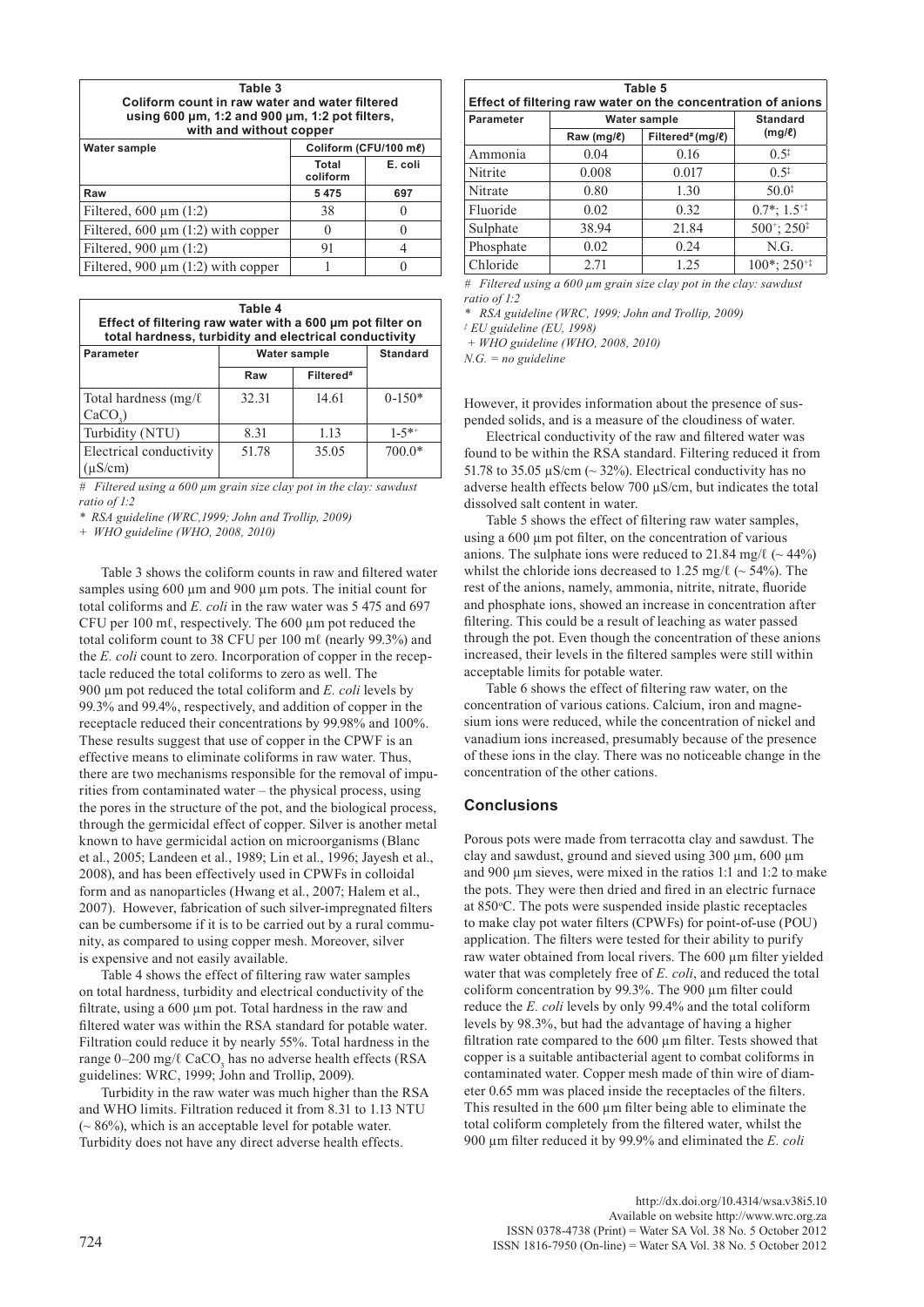| Table 6                                                          |                     |                                      |                                   |
|------------------------------------------------------------------|---------------------|--------------------------------------|-----------------------------------|
| Effect of filtering raw water on the concentration of<br>cations |                     |                                      |                                   |
| Parameter                                                        | <b>Water sample</b> |                                      | <b>Standard</b>                   |
|                                                                  | Raw (mg/l)          | Filtered <sup>#</sup><br>$(mg/\ell)$ | $(mq/\ell)$                       |
| Arsenic (As)                                                     | ${}_{0.0005}$       | ${}_{0.0005}$                        | $0.010**$                         |
| Beryllium (Be)                                                   | ${}_{0.0005}$       | ${}_{0.0005}$                        | N.G.                              |
| Cadmium (Cd)                                                     | ${}_{0.0005}$       | ${}_{0.0005}$                        | $0.003**$<br>$0.005$ <sup>*</sup> |
| Calcium (Ca)                                                     | 3.278               | 2.236                                | $10.0*$                           |
| Chromium (Cr)                                                    | ${}_{0.0005}$       | ${}_{0.0005}$                        | $0.05^{+1}$                       |
| Cobalt (Co)                                                      | ${}_{0.0005}$       | ${}_{0.0005}$                        | N.G.                              |
| Copper (Cu)                                                      | ${}_{0.0005}$       | ${}_{0.0005}$                        | $10*$<br>$2.0^{+1}$               |
| Iron (Fe)                                                        | 0.280               | 0.123                                | $0.5*$                            |
| Lead (Pb)                                                        | ${}_{0.0005}$       | ${}_{0.0005}$                        | $0.01^{+1}$                       |
| Magnesium (Mg)                                                   | 1.760               | 0.560                                | $70*$                             |
| Manganese (Mn)                                                   | ${}_{0.0005}$       | ${}_{0.0005}$                        | $0.1*$<br>$0.5^{+}$<br>$0.05^{1}$ |
| Molybdenum (Mo)                                                  | ${}_{0.0005}$       | ${}_{0.0005}$                        | $0.07^{+}$                        |
| Nickel (Ni)                                                      | 0.105               | 1.024                                | $0.02^{+1}$                       |
| Selenium (Se)                                                    | ${}_{0.0005}$       | ${}_{0.0005}$                        | $0.01^{+1}$                       |
| Titanium (Ti)                                                    | ${}< 0.0005$        | ${}_{0.0005}$                        | N.G.                              |
| Vanadium (V)                                                     | ${}_{0.0005}$       | 2.017                                | N.G.                              |
| Zinc                                                             | ${}_{0.0005}$       | ${}_{0.0005}$                        | $20.0*$<br>$3.0^{+}$              |

*# Filtered using a 600 µm grain size clay pot with a clay:sawdust ratio of 1:2*

*\* RSA guideline (WRC, 1999; John and Trollip, 2009)*

*‡ EU guideline (EU, 1998)*

 *+ WHO guideline (WHO, 2008, 2010)*

*N.G. = no guideline*

completely. The use of copper as an antibacterial agent in the CPWF is therefore an effective and reliable means for producing clean water for domestic use. The filtration rate was found to increase with the grain size of the sawdust and height of the water column in the pot. These factors need to be taken into account when designing pot filters for practical use.

## **Acknowledgements**

The authors are grateful to the Physics Department of the University of Swaziland for financial support and Mr. Comfort M. Nkumane of Ezulwini National Handicraft Centre for making the clay pots.

## **References**

- BLANC SS, CARRARA PH, ZENETTI G and FRANCIOLI P (2005) Water disinfection with ozone, copper, and silver ions, and temperature increase to control *Legionella***:** seven years of experience in a university teaching hospital. *J. Hosp. Infect.* **60**   $(1)$  69–72.
- EU (COUNCIL OF THE EUROPEAN UNION) (1998) Council Directive 98/83/EC of 3 November 1998 on the quality of water intended for human consumption. European Union, Brussels. URL: http://eur-lex.europa.eu/LexUriServ/LexUriServ. do?uri=CELEX:31998L0083:EN:NOT.
- HALEM D, HEIJMAN SGJ, SOPPE AIA, DIJK JC and AMY GL (2007) Ceramic silver-impregnated pot filters for household drinking water treatment in developing countries: material

[http://dx.doi.org/10.4314/wsa.v38i5.10](http://dx.doi.org/10.4314/wsa.v37i4.18)  Available on website http://www.wrc.org.za ISSN 0378-4738 (Print) = Water SA Vol. 38 No. 5 October 2012 ISSN 1816-7950 (On-line) = Water SA Vol. 38 No. 5 October 2012 725

characterisation and performance study. *Water Sci. Technol.: Water Supply* **7** (5-6) 9–17.

- HWANG MG, KATAYAMA H and OHGAKI S (2007) Inactivation of *Legionella pneumophila* and *Pseudomonas aeruginosa*: Evaluation of the bactericidal ability of silver cations. *Water Res.* **41** 4097–4104.
- JAYESH PR, ARUP KC, SIDDHARTHA PD and SUPARMA M (2008) Strain specificity in antimicrobial activity of silver and copper nanoparticles.*Acta Biomater.* **4** (3) 707–716.
- JOHN W and TROLLIP D (2009) National Standards for Drinking Water Treatment Chemicals. WRC Report No 1600/1/09. Water Research Commission, Pretoria.
- LANDEEN LK, YAHYA MT and GERBA CP (1989) Efficacy of copper and silver ions and reduced level of free chlorine in inactivation of *Legionella pnuemophila***.** *Appl. Environ. Microbiol.* **55** (12) 3045–3050.
- LIN YU-SEN E, VIDIC RD, STOUT JE and YU VL (1996a) Individual and combined effects of copper and silver ions on inactivation of *Legionella pneumophila***.** *Water Res.* 30 (8) 1905–1913.
- McLENNAN SD, PETERSON LA and ROSE JB (2009) Comparison of point-of-use technologies for emergency disinfection of sewage-contaminated drinking water. *Appl. Environ. Microbiol.* **75** (22) 7283–7286.
- MWABI JK, MAMBA BB and MOMBA MNB (2012) Removal of *Escherichia coli* and faecal coliforms from surface water and groundwater by household water treatment devices/systems: A sustainable solution for improving water quality in rural communities of the Southern African Development Community Region. *Int. J. Environ. Res. Public Health* **9** 139–170.
- NADDAFI K, MAHVI AM, NASSERI S, KOKHTARI M and ZERAATI H (2005) Evaluation of the efficiency of clay pots in removal of water impurities. *Iranian J. Environ. Health Sci. Eng.* **2** (2) 12–16.
- PLAPPALLY A, CHEN H, AYINDE W, ALAYANDE S, USORO A, FRIEDMAN KC, ARE E, OGUNYALE T, YAKUB I, LEFTWICH M, MALATESTA K, RIVERA R, BROWN L, SOBOYEJO A and SOBOYEJO W (2011) A field study of the use of clay ceramic water filters and influences on the general health in Nigeria. *J. Health Behav. Public Health* **1** (1) 1–14.
- POTTERS FOR PEACE (2006) Filters. URL: [http://www.pottersfor](http://www.pottersforpeace.org/?page_id=9)[peace.org/?page\\_id=9](http://www.pottersforpeace.org/?page_id=9). (Accessed 19 November 2011).
- SANTO C, ESPIRITO N, TAUDTE DHN and GREGOR G (2008) Contribution of copper ion resistance to survival of *Escherichia coli* on metallic copper surfaces. *Appl. Environ. Microbiol.* **74**  (3–4) 977–986.
- SHRESTHA R, JOSHI DR, GOPALI J and PIYA S (2009) Oligodynamic action of silver, copper and brass on enteric bacteria isolated from water of Kathmandu Valley. *Nepal J. Sci. Technol.* **10** 189–193.
- SOBSEY MD, STAUBER CE, CASANOVA LM, BROWN JM and ELLIOTT MA (2008) Point of use household drinking water filtration: A practical, effective solution for providing sustained access to safe drinking water in the developing world. *Environ. Sci. Technol.* **42** 4261–4267.
- SOUTER PF, CRUICKSHANK GD, TANKERVILLE MZ, KESWICK BH, ELLIS BD, LANGWORTHY DE, METZ KA, APPLEBY MR, HAMILTON N, JONES AL and PERRY JD (2003) Evaluation of a new water treatment for point-of-use household applications to remove microorganisms and arsenic from drinking water. *J. Water Health* **1** (2) 73–84.
- WRC (WATER RESEARCH COMMISSION) (1999) *Quality of Domestic Water Supplies. Volume 1: Assessment Guide.* WRC Report No. TT 101/98. Water Research Commission, Pretoria*.*
- WATER.ORG (2011) One billion affected. URL: http://water.org/ learn-about-the-water-crisis/billion (Accessed 19 November 2011).
- WHO (WORLD HEALTH ORGANIZATION) (2008) Guidelines for Drinking-Water Quality: (incorporating 1st and 2nd addenda) Vol.1, Recommendations (3rd edn.). World Health Organization, Geneva. URL: http://www.who.int/water\_sanitation\_health/dwq/ fulltext.pdf.